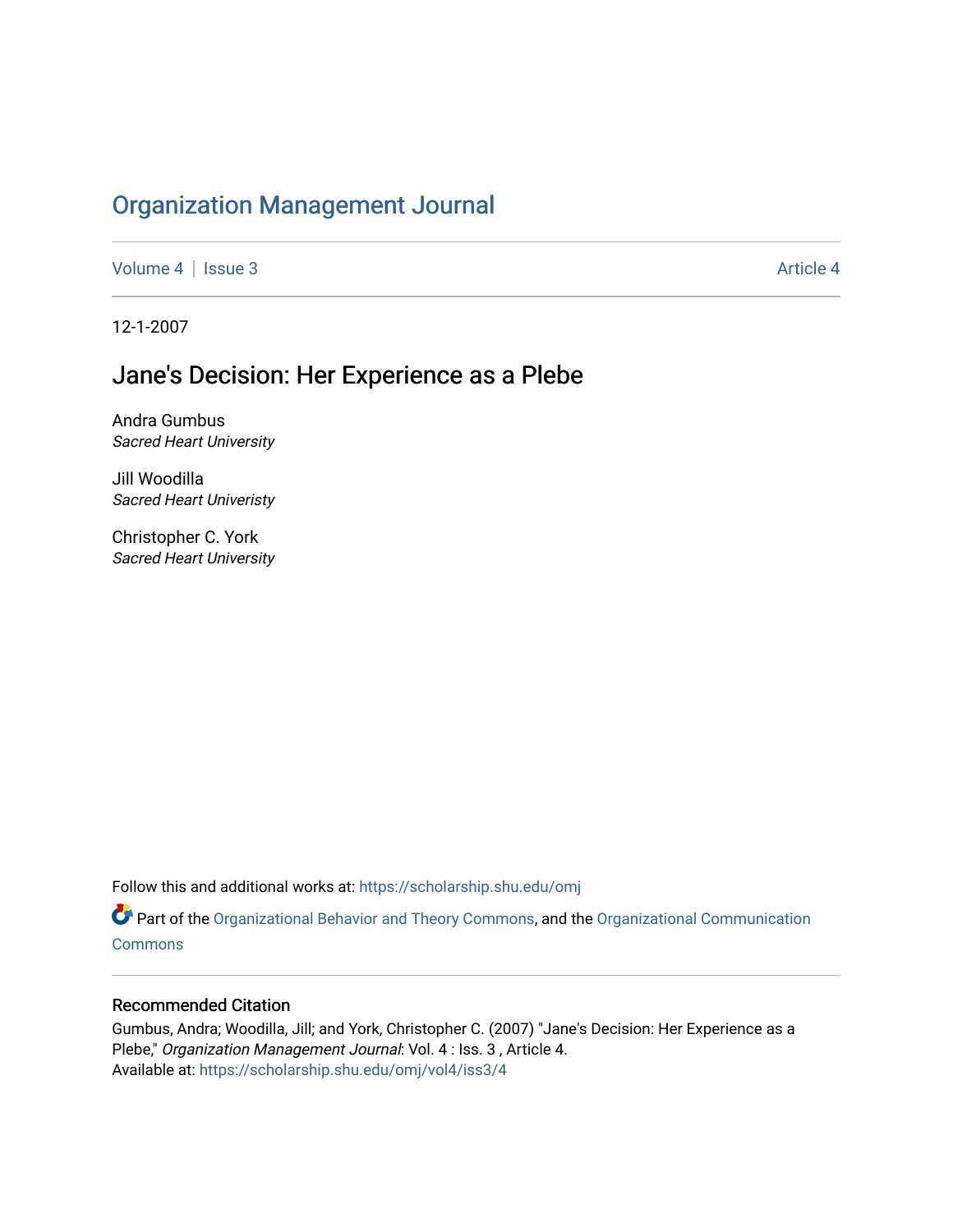Organization Management Journal Teaching & Learning 2007 Vol. 4, No. 3, 219-229 © 2007 Eastern Academy of Management ISSN 1541-6518 www.omj-online.org

 $\overline{a}$ 

# Jane's Decision: Her Experience as a Plebe<sup>1</sup>

#### **[ANDRA GUMBUS](mailto:gumbus@sacredheart.edu)**

Sacred Heart University

#### **[JILL WOODILLA](mailto:woodillaj@sacredheart.edu)**

Sacred Heart University

#### **[CHRISTOPHER C. YORK](mailto:yorkc@sacredheart.edu)**

Sacred Heart University

Jane (a pseudonym) describes her experience as a first year student at one of the military service academies sometime during the period 2000-2005. She portrays the rigors of training to be an officer in the US military service and the special burdens of being a good-looking, high-achieving woman in this environment. She provides an insider's perspective on the academy culture,, including the importance of the honor code, and spoken and unspoken rules against fraternization and for protecting "one's own." At the end of the case Jane must make a decision that could change the course of her life. The case is written in the first person and students should read it as if Jane were speaking to them directly.

I was ecstatic when I received my letter of acceptance to the military academy! In high school I was a tom-boy and liked structured activity, and when I visited a family friend who went to West Point, I fell in love with the idea of attending a military academy. I the academy as very prestigious and the opportunity as a challenge—I just knew that that route was for me. I had quite a different opinion about the military back then. I was very excited at the prospect of being an officer some day and saw life in the military as something for me. I never really stopped to think what that meant. I was completely wrapped up in the fact that everyone (Dad especially) was so proud that I was interested in going to a military academy. It's funny because I never really had a very close relationship with my parents and they were never really involved in anything I had ever done before but for this they jumped on the bandwagon 110 percent.

I applied to several of the military academies [http://www.defenselink.mil/faq/pis/20.html.](http://www.defenselink.mil/faq/pis/20.html) As part of the application to one of them, I was interviewed by an alumnus. I remember that this man, well into his 60s, spent my whole interview telling me that because I was a rather attractive female that the military was not for me—not just that branch of the service, but the United States military as a whole. I remember being furious and almost wanting to cry on my drive back home. I just could not believe that I had sat there for an hour or so just to have this man tell me (in my mind) that I could not do this. With my stubborn personality and need to always prove people wrong, I was even more determined! I continued with my application and was admitted to one of the maritime academies. I knew that after my education I would have to do active or reserve duty, but the advertisements made the time at sea sound like a Carnival cruise!

<sup>&</sup>lt;sup>1</sup> The authors would like to thank Editor Steve Meisel, two anonymous reviewers, and participants in a session at the 2007 Organizational Behavior Teaching conference for their insights and contributions.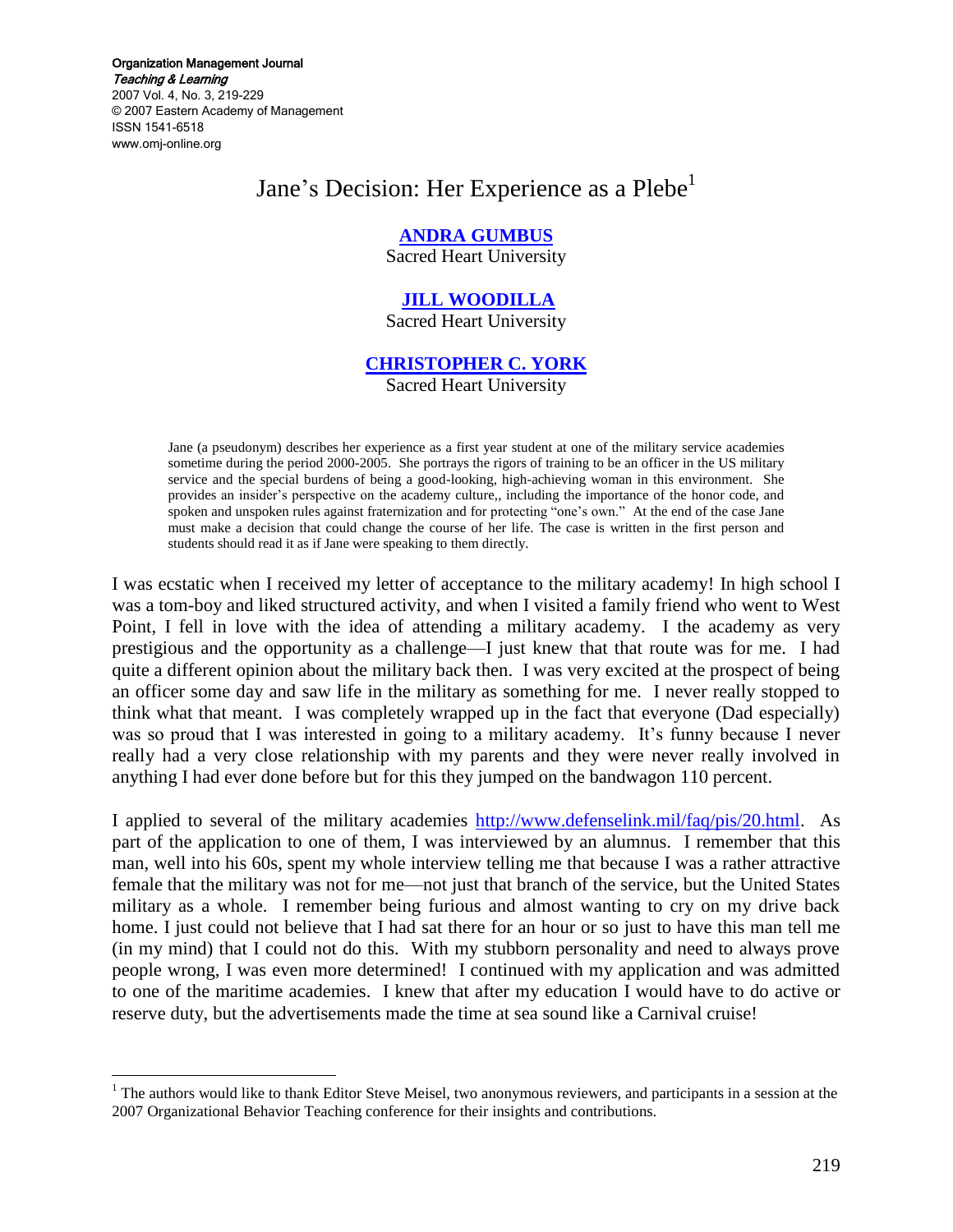Now, almost a year later, I couldn't believe how everything had gone so wrong. Could I ever focus again on my studies and resume my friendships with my fellow cadets?

#### **A member of the regiment**

I was so proud to join "the regiment" or "corps of cadets," which is the name for the student body at a military academy. Students are organized into companies, battalions, brigades, or wings, or whatever is the way in that branch of the service, and the regiment is lead by student officers – this is considered to be the most important way of learning leadership. These officers have ranks and titles similar to the "real" (professional) officers. None of the first year students, or plebes as we were commonly called, were officers. The officers who had the most contact with us – the plebe officers and training officers – took their job of indoctrinating us into the ways of the military service very seriously. They wanted to build cohesion, instill absolute obedience, and prevent any problems from escalating up the chain of command. The indoctrination process was the first, and most important, part of accomplishing this mission.

#### **Indoctrination**

The first few weeks at the academy is known as the Indoctrination Process. This is boot camp time – "boot camp" is the name given to basic training for military recruits. Every morning drill instructors woke us up by yelling into bull horns, smashing garbage can lids together, and so on. We had only fifteen seconds or so to get out on "the line" outside our rooms in PT (physical training) gear and with whatever random item they were yelling for—toothbrush, canteen, cup filled with water, or something else. Because we only had this short time to do something we could not prepare for, we slept in PT gear and tried to sleep with our sneakers on as well. This was not allowed and if a drill instructor came to check in the night and found you sleeping in your gear there was trouble for the entire company.

During this time we had limited time to do every task. The instructor might yell, "You've got 30 seconds to use the bathroom and get back on my line!" Then we would scramble down the hall, use the bathroom, and try to make sure our clothing was in the same order it was in when we were sent scrambling from that same line that we were now racing back to. Or he might say, "You've got 45 seconds to get in that shower and clean your ..." We learned tricks to help us, like putting shampoo in our hair before we got out on our line in our robes for the shower and using the shampoo in our hair to wash our body as best we could in the 20 seconds or so that we had under the water in the shower. We got used to cold showers – because we only had 45 seconds to shower there was no time for the water to get warm. To make matters worse, a guy on our deck slipped on the floor and hurt himself so we were actually instructed not to run from our line to the showers and from the showers to our line again. Now we had even less time in the shower!

Each morning around 4:30 AM, after we were out on our line in PT gear, our drill instructors led us out to the "grinder" (a concrete area for calisthenics surrounded by pull-up bars, dip bars, and the offices of our instructors, training officers, and commanding officer) for our grueling physical training with the Regimental PT Officer. This workout normally started with a group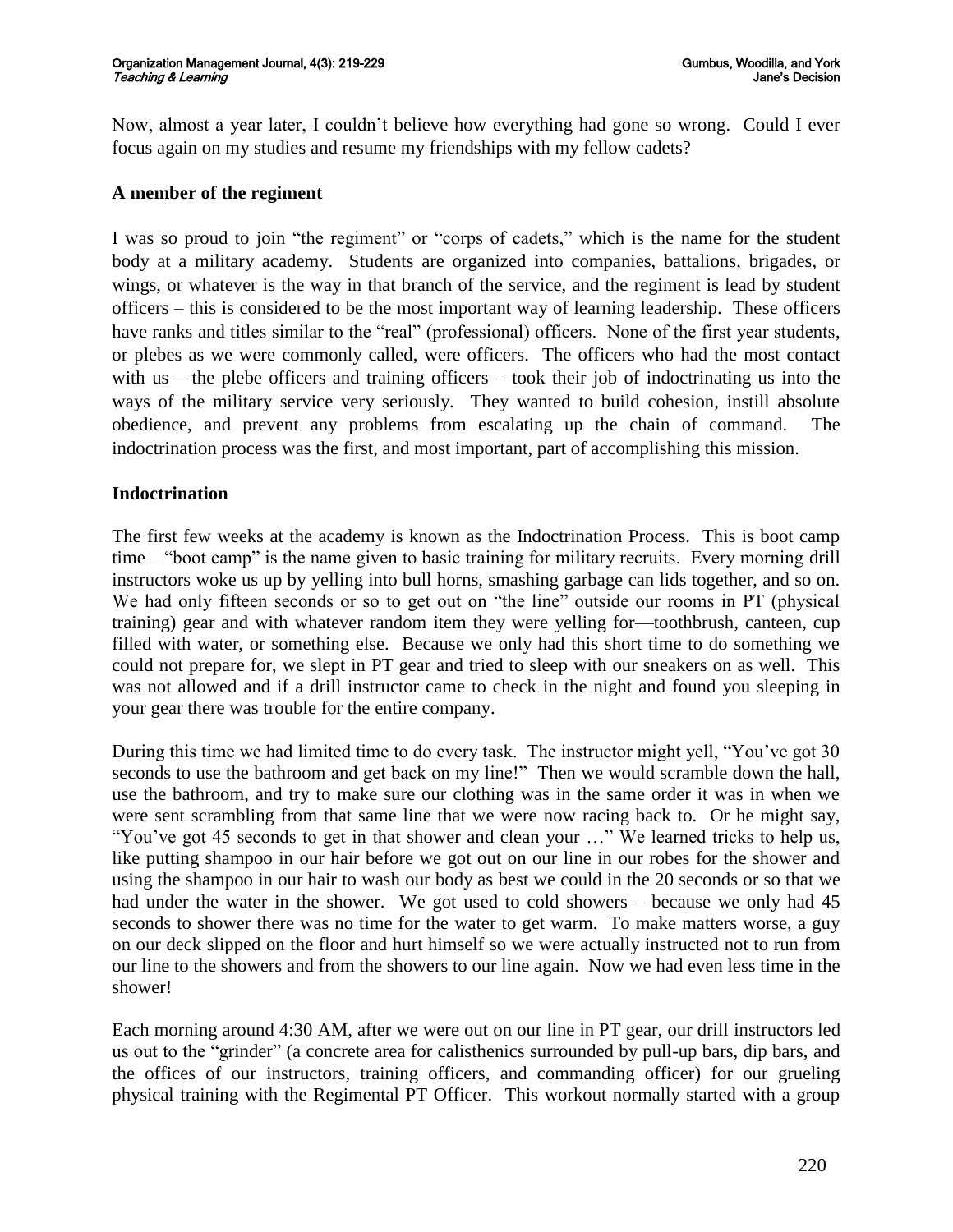stretch, run, and calisthenics, the severity of which was determined by the officer's mood that day. If someone was caught lying the day before or was caught with contraband or was caught at 2:00 AM shining his shoes by a penlight, then we knew we were in for a treat that day. They enforced plebes not having anything – no contraband food, no civilian clothes, no cell phones, no phone privileges, no music, no privacy, etc. This was something that the deck officers enforced rather strictly with random inspections and searches of rooms. They enforced plebes not being able to leave campus for anything, not even to work-out in the beginning.

At the end of the PT session we all filed into the mess hall for breakfast – sweaty and smelly in our PT gear. You might think that at a military academy healthy food would be a priority; however breakfast at the academy was one of the unhealthiest meals I have ever tasted. Chocolate glazed donuts, bacon, sausage, French toast, pancakes, grits, potatoes, and scrambled eggs cooked in bacon fat – you name it, it was there! There was cereal and a bowl or two of fruit, but it was difficult to eat a healthy meal.

After breakfast we regrouped in our specific companies and worked on drilling, went to band practice, had an educational session with our drill instructor on how to shine our shoes, polish our buckle, wear our shirt stays properly, and worked out more if our drill instructor thought we needed it. We all hated lunch. Unlike breakfast, we had to sit at assigned tables with upperclassmen who were officers. This meal was not eaten in complete silence like breakfast; instead it was spent answering random questions that the upperclassmen barked out about the menu, the academy's history, names and rankings of officers at the academy, and common academy knowledge.

The afternoon consisted of the same type of activities as in the morning. Then, before we could have a shower, we had dinner. This meal was similar to lunch but more formal because there were actual officers at our table.

The whole process was just as I had imagined it would be, and I loved it. I was able to overcome this first hurdle to my dream career.

When we first entered the academy some upperclassmen offered us advice. One piece of advice that I ignored was that you don't want to stand out by being different or excelling at a task or assignment. I don't think it is humanly possible for me not to strive to be the best. At the academies, however, you need to perform mid-range otherwise you stand out. And women stand out just because they are women. The main thing that I did not realize is that the "old boys club" mentality impressed on the midshipmen by the regiment still exists and it promotes an all-male school. If you are strong you stand out and people want to break you down. If you are a strong woman you stand out and you threaten every male there. They want to see you fail and suffer. There is something called "The Pick". The drill instructors and upperclassmen who are there when the plebes arrive their first day pick one female who they think will be the biggest threat to the class and to the male population. Then every time that woman walks into the mess hall all the men turn and stare at her. Any time she is somewhere with upperclassmen, someone is staring at her. The goal of the senior males is to single out, harass, and challenge this female to the point that she wants to leave the academy. If she makes it to recognition day – the point at the end of the year when the 4th class cadets are recognized as midshipmen and not treated as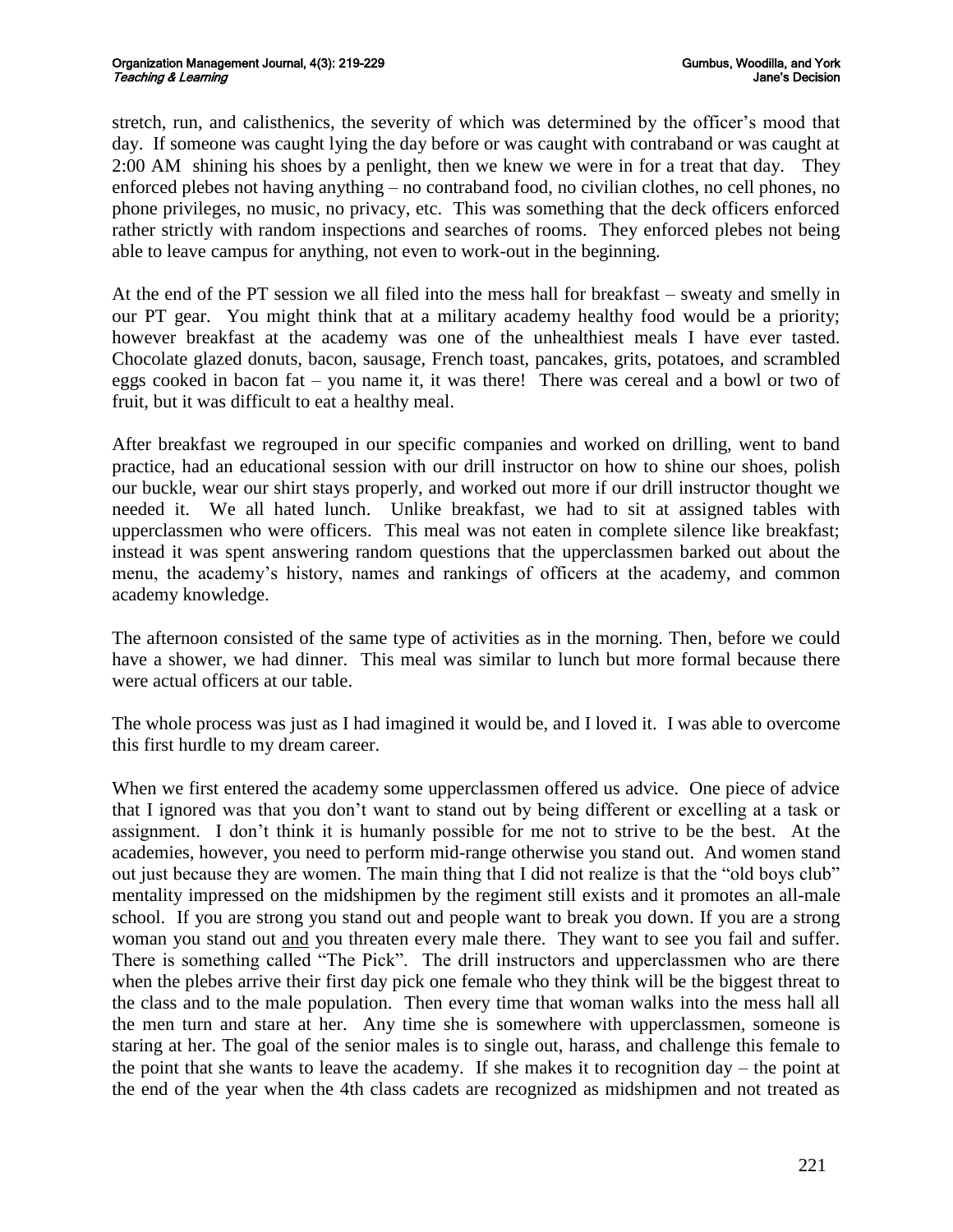plebes any more – then they let up and stop harassing her and let her stay with the class. That woman was me for my class – so I was told by a female upperclassman much later in the year.

### **The Honor Code**

If you have never been in the military it is hard to understand the importance of the Honor Code. Every branch of the service and every academy makes a big deal of it. When we officially entered the academy we had to sign an Honor Oath, administered by the officers of the Honor Board that bound each midshipman to uphold the honor code at all times, in all hemispheres of the globe, and on all oceans. Basically the code said that we would not lie, cheat, or steal, and if we witnessed a possible honor violation, we must personally confront the individual, verbally report the incident, and complete a formal report. Even more important, if a midshipman failed to take action, he or she would be awarded demerits for failing in duties as an officer in training. We worked off demerits by completing special work or drill activities.

A male in my company who was a real "do gooder" found out that his roommate was cheating on a test and turned him in. This kid was ostracized. Even though the honor code preaches honesty, tell the truth and do not cheat, there are illegal copies for almost every test that circulate and everyone uses them to study for the test. Most of us did not consider this cheating. Upperclassmen passed down questions from old tests to us to study from.

The honor code was the most visible rule, but there were many other military customs that ruled our lives. One was the way we had to address all officers and upperclassmen to make sure that we adhered to proper military hierarchy and maintained the discipline of the ranks. Within ranks we were fiercely protective of our peer group and were drilled never to rat on one of "our own." We were also explicitly forbidden from fraternization or any contact with upperclassmen beyond that required for official regimental purposes. This meant that even a male  $4<sup>th</sup>$  classman (a freshman in a civilian college) on the football team was forbidden from hanging out with his upper-class teammates. However, male-female fraternization came under special scrutiny. After some of our special plebe sessions the women would be asked to stay behind so we could receive a separate lecture on not having upper-class boyfriends.

Even though we knew it was a punishable offence, everyone in the company turned a blind eye to having a boyfriend or girlfriend in an upper-class, provided you did not get into trouble for anything else. For example, one of my roommates had been dating a senior officer of our company since before college, and he occasionally came to our room to see her. It was a known fact in our company that they were dating; however there was never a need to investigate my roommate, so her fraternization did not matter. But if she had been caught drinking or defacing property or reported by another midshipman, then she would have been investigated. The fact that she had this upperclassman in her room on such and such a date would have been a charge, the fact that she communicated with him via email would have been investigated, the fact that she met him off campus and they hung out in the city would have been investigated.

### **Everyday life at the academy**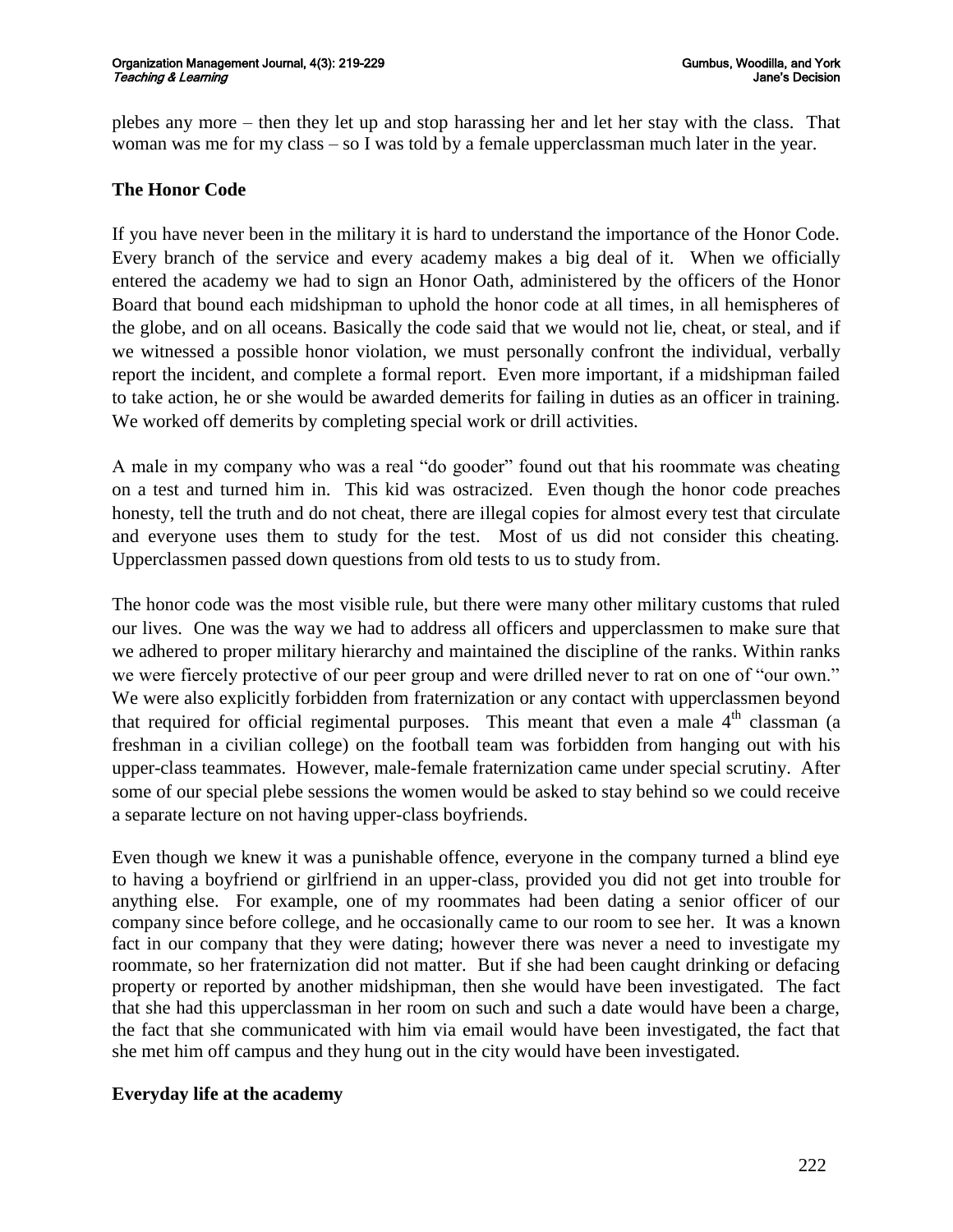Once our indoctrination ("boot camp") period was over and the upperclassmen returned for the fall semester, we settled into normal academy life. We woke up later, around six, and went to the band room to play colors at morning reveille. At breakfast we were allowed to talk to one another, but we still had to sit exactly six inches on our chair and address all upperclassmen in the proper military way. Our academic classes then began, which meant that we had very long days. The classes were like high school – everyone had the same schedule and we were all together as we rotated in the hallways and between buildings.

We still endured the random questions from upperclassmen, special plebe sessions, walking six inches from the walls, squaring corners, having to march in a section if we were traveling across campus in groups of five or more, and so on. It was also drilled into us that if one of us messed up, fell out of line, or slacked, then we would all be punished. If someone among the plebes was caught doing something unacceptable, it wasn't only that person who was punished but the entire class. We had quiz and drilling sessions in our auditorium every week-end when the regimental officers would quiz us on material that we were supposed to know. They would either praise us and encourage us to perform as we did that week, or tear us down if some things were going on in the plebe class that they did not like. We often would be punished and taken to our individual decks (residence hall floors) where they would shut off the fans (our only source of cooling the dorms in the very hot conditions of July and August) and forced to do pushups, mountain climbers, six inches, and other exercises until we were working out in our own pool of sweat. We would have to hold our push up positions until our drill instructor told us differently, and if one person slipped in their sweat and fell that meant the whole deck would have to start all over again. This is just one example of how this "mob mentality" was impressed upon us. We should not stand out at all and if we did everyone else was punished as well.

We started to interact with the upperclassmen. Some would want to be friendly; however this was highly frowned upon and severely punished. Around this time we were all scheduled to go to the medical clinic on campus to get shots, tested, and all that. I had a medical issue because I had my period all the time due to the high amounts of activity, weather, change in diet, change in stress, and so on. So I asked to be given some type of medication. The medic immediately put me on the (birth control) pill. I thought it was strange and really didn't think it was necessary and that there had to be another way. When talking to other women in my class I found that we were practically all put on the pill. It was the academy's cure-all that was really a disguise for the fact that they wanted to make sure no women got pregnant. They knew what went on when the regiment was not looking or just chose to look the other way. There were very few women at the academy and the men (especially the underclassmen) were restricted to the campus or ships for months at a time. You can just imagine the environment -- the men were a bundle of testosterone.

Life in the dorms was stressful. At first my roommates and I were not allowed to sleep with our doors closed. However after an attack on a female classmate in the middle of the night by a midshipman they allowed us to close and lock our doors. Having our doors locked really did nothing for us because our upperclassmen officers – the CEOs (chief executive officers) and COs (commanding officers) – had keys to our rooms. And after they had been out drinking – "drunken nights" as we called them – they still had access to our rooms whether we locked them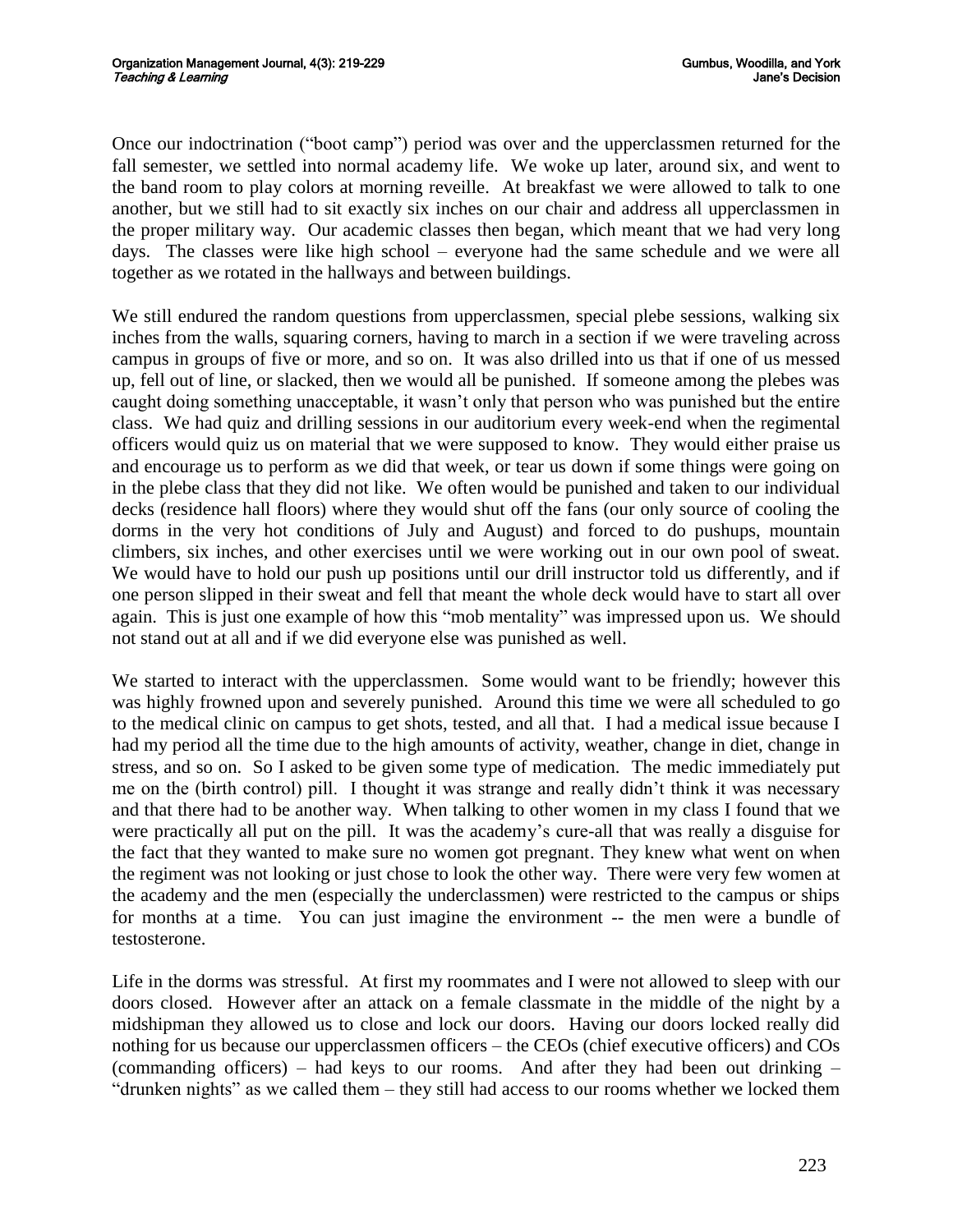or not. I remember this happened one night. It was a big party night for the seniors and we were terrified because the guys were trying to open our door and we were putting dressers against our door to hold them back. Finally, after we had held them back for some time, they went away. They probably stopped because a CO or Officer on Duty walked by.

After the indoctrination process we were allowed to look around and not straight ahead as we entered the mess hall. As I walked in looking around for the first time I realized that all eyes of the male midshipmen – there was a ratio of 10 men to every woman -- were looking at me. I have never felt so "naked" in my life! I felt like a "piece of meat." I had heard this expression before and knew what it meant in an abstract way, but the way the women were looked at was absolutely the definition of the term. You cannot really understand what it means until you experience it. It is a very unnerving feeling. The feeling comes back and still sends shivers down my spine when I think of it. These people that I live with and am supposed to trust and bond with, are looking at me like this?

### **The good times**

But I didn't let the stares of the male upperclassmen get to me. I really liked it at the academy. I had been successful so far within the regiment, and had earned an honor ribbon. I was doing well in classes, and I had a boyfriend that I was crazy about. I met him on campus. He was on the football team with one of my plebe friends. He had seen me around campus and asked my classmate for my email and began contacting me. We talked for a while via IM before we even met. When we did meet it was never on campus. He lived in a different state, but relatively close-by, so we would go to his home. I joined the choir and sang for church on Sunday, and I also joined the softball team.

#### **The event that turned my life upside down**

It all started after a choral trip into the city. This was an event where we could wear civilian clothes off campus, but as soon as we returned to campus we were expected to be in uniform. After the concert we all went out to a restaurant to get some real food and the guys ordered some beer. The taste of beer has always made me sick, but I accepted a glass and had a few sips, but mainly I let it just sit there. The guys had quite a bit of beer and were a little reckless. When we got back to school I was changing in the women's bathroom of the chapel when a midshipman came in and started to attack me at the sink. I immediately started fighting him off and yelling at him to get out. He pushed me up on the sink and slammed my head against the mirror above the sink. I just kept on kicking and punching and screaming and when we heard the sound of voices coming down the stairs to the bathroom area he ran out.

There is a whole attitude about "ratting on your own." It is the biggest taboo. I did not know what to do. If I ratted on my own I could imagine what would happen to me. We had been told so many stories about midshipmen who had ratted on their own -- that after one person ratted his life was ruined and he was harassed so badly that he left, and another person was shunned so much that she left. I was very scared.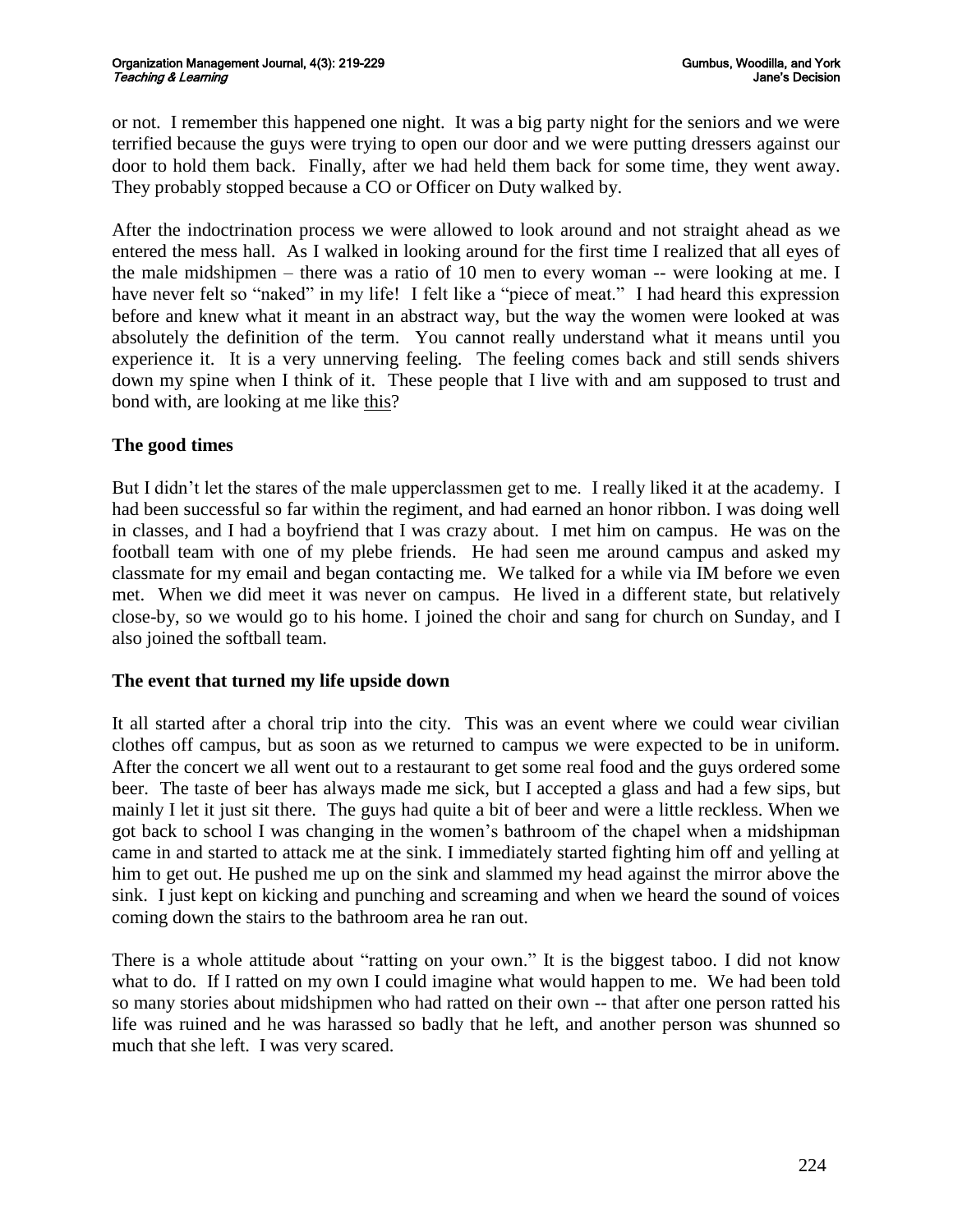I stayed quiet about my attack for a few days but my boyfriend could tell something was up with me. He finally made me spill it and he was furious. Later that evening he went out with some friends and had a bit too much to drink and on the way back in stopped in my attacker's room and told him that if he ever came near me again he would suffer serious consequences. I didn't know my boyfriend had done this.

The next thing I knew the Gunnery Sergeant was pounding on my door at 12:30 at night yelling, "Tell me what is going on." The Gunnery Sergeant was a terrifying big bully who ran the Marine Corps Ops program. He was the one person that the entire regiment dreaded. I was startled and, to an audience of all the other cadets on my floor who had woken up because of his shouting, told him about my attack, only to hear that he did not care about that, but wanted to know what was going on between me and the midshipman I was dating.

## **The aftermath**

The following morning I formally reported my attack; however, no one seemed to care about it. Instead, to my amazement, I was the one under attack. I was the one being investigated for fraternization while my attacker walked around care-free. I was summoned first to this official's office and then to that official's office. I was cornered by this officer and that officer. I was called into the  $4<sup>th</sup>$  Company's commanding officer's office many times, and lectured as if I was a prostitute who deserved what she got. My treatment after I reported the incident was absolutely appalling. The investigating officers were all men and I sensed they wanted to get rid of me. I was messing up with their boys' club and they did not like it. I was dismissed as the president of my class ring committee, and relieved of the position of designing the class ring. I was sent hate emails from "anonymous" email accounts that could only be traced if I reported them to the police – which I was pressured not to do. I had trouble completing class projects that required group work because no one was willing to include me in discussions or group meetings. After word got around that I had reported my classmate and that he would be getting in trouble my name was cat-called with derogatory comments during lunch. My name was scratched into lunch trays with drawings and nasty comments – and these were the same trays that were being used by every regimental officer, every commanding officer, every naval officer, even the Commandant of the Academy.

### **The Honor Board**

My attacker was investigated and it was found that he did in fact attack me as I had sstated, and he was given a class two for misconduct while I was still investigated for fraternization. Shortly afterwards I had an honor board hearing. There were seven officers who heard the arguments before making a recommendation to the Commandant and Superintendent of the academy.

There definitely was legitimacy to the fraternization charge; however this should not have been connected to my attack. It was a completely separate incident that came out through the attack. This was my boyfriend, and we never met on campus. I knew it was wrong – however I saw others doing it and getting away with it, so I didn't take the rule seriously. I believed as long as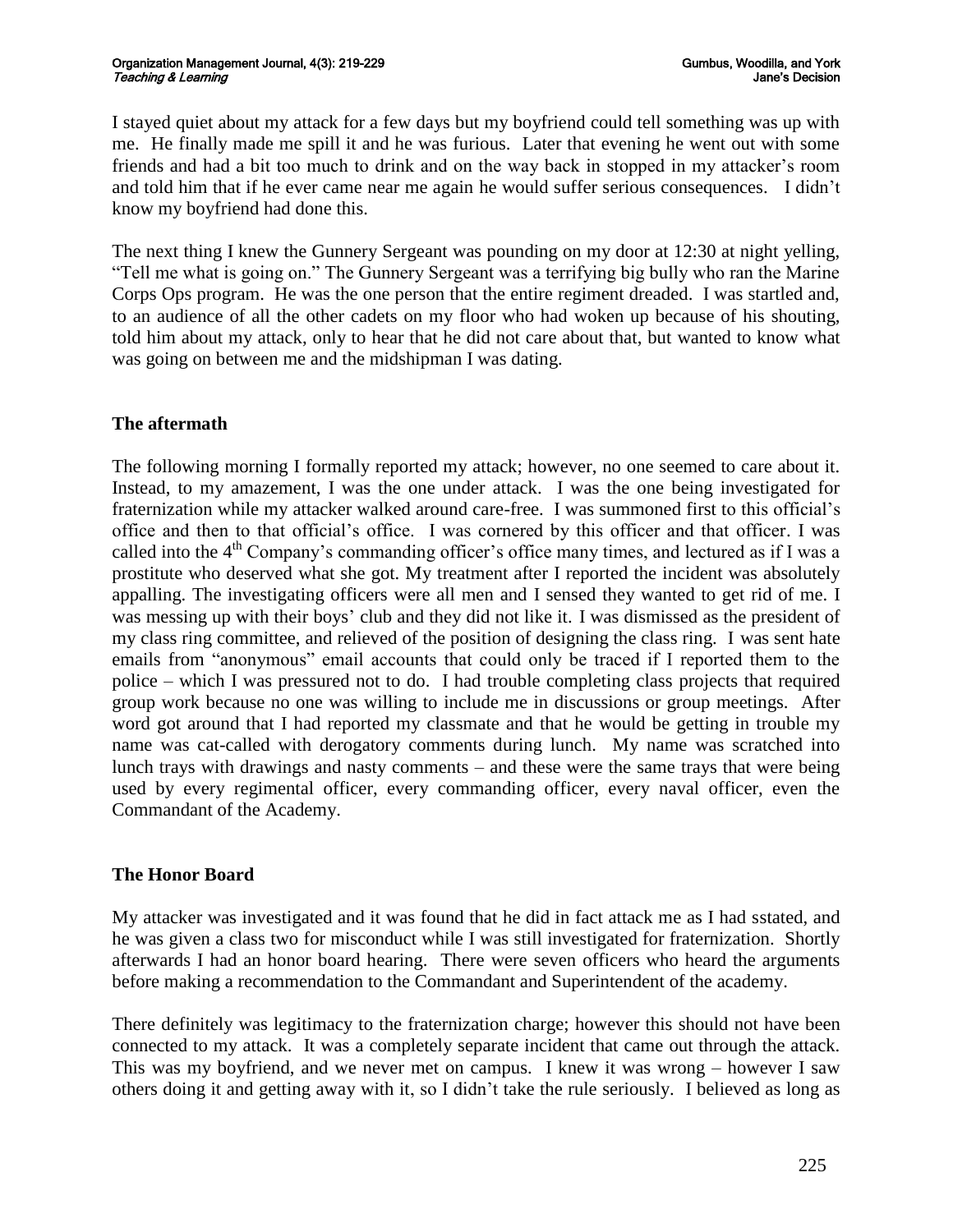you are not seen together on campus or close to campus it does not really matter. Almost everyone at the academy is guilty of fraternization. Unless you are outwardly fratting – for example, hanging out in an upperclassman's room, being caught off campus with an upperclassman, talking to an upperclassman anything other than answering their regimental questions – there was no way to prove that you were fraternizing so no one ever did anything about it. Fraternizing is one of those things that the regiment ignores until you are caught doing something wrong (whether it has to deal with fratting or not). Then fraternization becomes very important. If you do one thing that causes waves for the regiment your whole life at the academy is investigated and you are charged with anything that anyone can find.

Not many people were supporting me. My roommates were definitely not my support group. They were two very spiteful females. The other two women on my deck were very supportive though. There were a few female upperclassmen in my company who offered supporting words every once in a while but they did not want to get involved in the matter. Over the next few weeks I felt that the few people that were supporting me got tired of sitting with me at breakfast or walking with me and being treated horribly as well, so I lost a lot of support that way. I could just imagine how they felt. I hated the way I was being treated, and it was ridiculous that they were being treated the same way just because they would walk with me or sit with me or work out with me. My deck officers, who were my direct chain of command, never did anything. If they reported what I told them it would seem that they were taking sides with me and helping me cause a stir. Their job was to solve and quiet the issues that were a problem for the regiment before they got to a higher level. I had support from the commander for logistics, but he did not carry as much weight as a company commander.

The most supportive individuals were those outside of the regiment. A couple of professors were very concerned; one was a career officer and he was appalled that the regiment was doing nothing to help me. The other was a civilian, and he could see what the harassment was doing to me when it came to my schoolwork. My softball coach really stuck up for me when it came to the harassment that I was receiving from the gunnery sergeant. The gunnery sergeant would come and interrupt our practice to start yelling at me or pull me out or just stand there and watch me. My coach really stood up for me and told him to back off. There were some midshipmen – especially the guys from the football team and my boyfriend's friends – who had watched out for me. All these people had seen first hand the acts against me and had put their necks on the line and were harassed along with me for standing by me. But it was hard because I had a good part of the regiment against me.

At the honor hearing no one spoke in my defense; there was no one that was on my side anymore. My peers all testified against me because I had already turned on one of their own. Many of the officials thought I looked guilty because I did not report the attack immediately. I did not because I was afraid of what might happen – how I would be ostracized by my classmates – and this is exactly what happened.

I was charged with a class one for fraternization and also a class two for underage drinking, even though I was not the one who ordered the beer and I had barely drunk any of it. My boyfriend was also investigated and brought before the same honor board. He was charged with a class one for fraternization and was given demerits.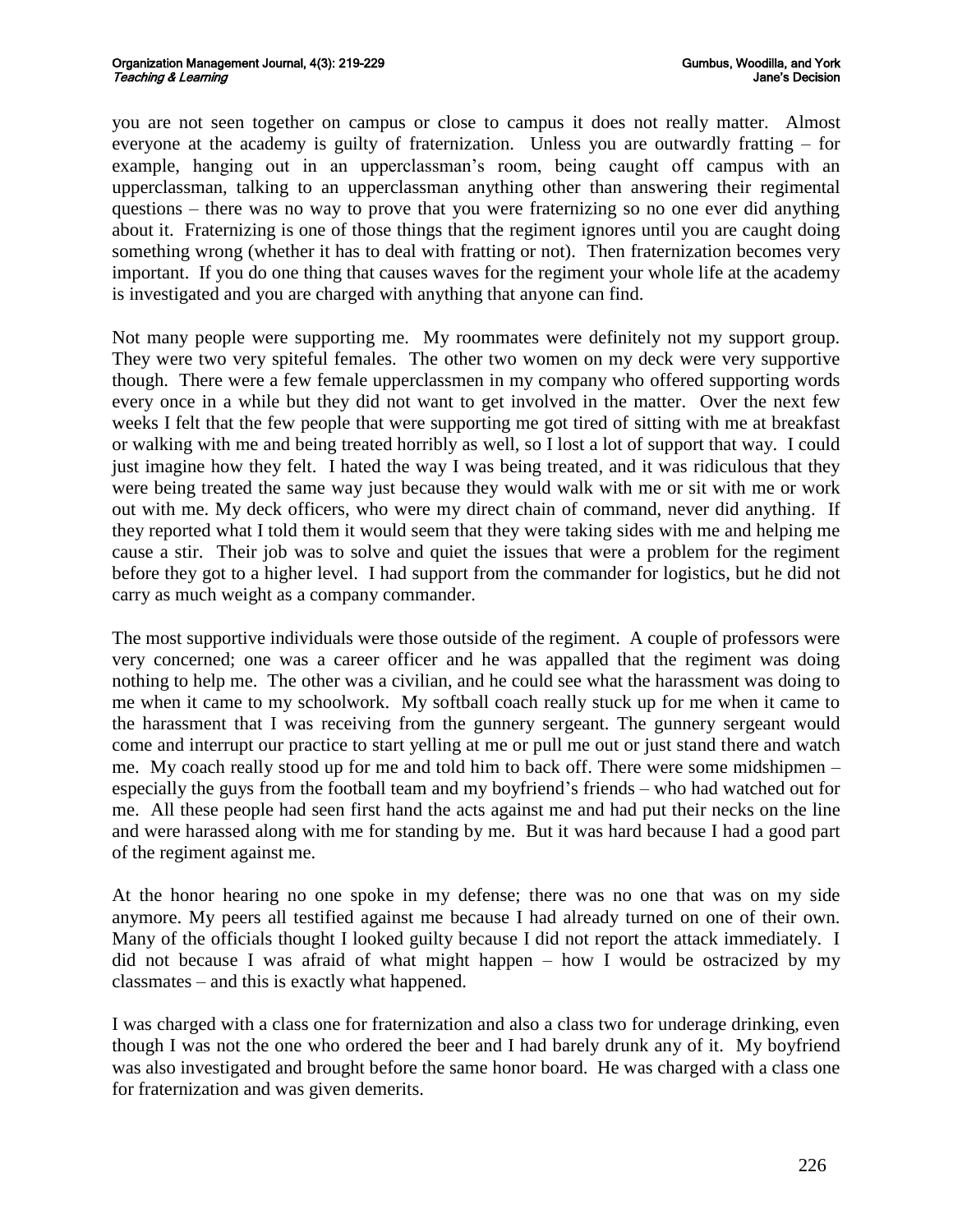#### **The decision**

Afterwards the harassment got worse. My coach wanted me to go to the police after a vile message was scrawled across my softball picture in the main corridor. I was not able to talk to most of the people I had been friends with because not many people wanted to be seen with me. I was suffering -- I was working off my demerits as well as putting up with the harassment and trying to keep up with my school work. My grades started to fall. My boyfriend was afraid to leave me at the academy when he went out to sea. He wanted me to leave and at that point I wanted to leave as well. My parents did not want me to leave because they thought the military academy was such an important place for me. Also they were furious with me because they thought the man I got in trouble with for fraternization was unsuitable to be my boyfriend. My boyfriend said that if my parents would not let me leave I could go to live with his family and go to school there. A few officers who were concerned about my situation told me that it probably wasn't going to get any better. It had gone on for months and it was only getting worse. My friends from back home also thought I was crazy to stay. But it is not easy to leave the military; when you join you sign papers making a commitment for the length of service required for your free education and the time to repay the cost of your education.

I sat in an empty classroom for a long while, trying to decide what to do. Could I put the whole incident behind me, concentrate on my studies, and resume my friendships with my fellow midshipmen? Should I do what my boyfriend suggested, go and live with his family and go to school there? Did I have any other options? I needed to make a decision.

**\* \* \* \* \* \* \* \* \* \* \* \***

#### **Jane's Decision Case Part B - Epilogue**

#### **To be read after students have responded to topic questions or completed the ranking activity.**

#### **Jane continues her story.**

I decided to stay. But I continued to be ostracized by my classmates. I cannot put into words how I felt when all the other students on campus – all my classmates – looked at me with disgust and hate. I had professors who were not a part of the military hierarchy take me aside and express concern for my well-being because they had heard what was going on. They knew that I used to be a stellar student before I tripped up. I couldn't sleep at night. I was sick to my stomach with the stress. I was afraid to walk down hallways late at night for fear I might be jumped by some of my own as punishment for ratting. I could not leave my laundry to dry without worrying about coming back to find it missing, ripped up, in the garbage, or somewhere else. I reported the threats that were slid under my door at night to my officers but they did nothing. I came back to my room to find my roommates rummaging through my computer and desk trying to find some dirt about me. (Later I found out that this was encouraged by officers in my company).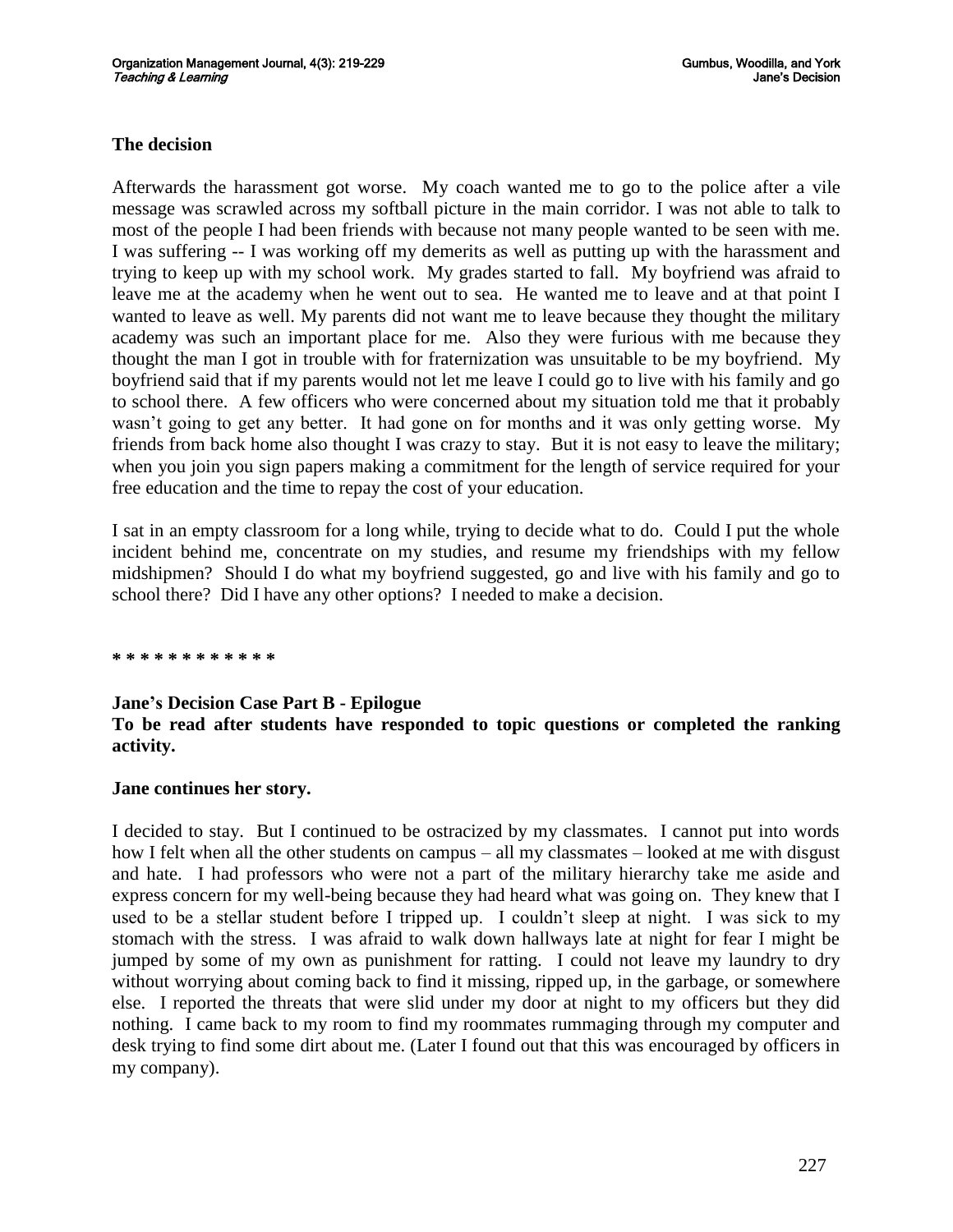Finally I went to the police. It wasn't even about wanting what was right anymore; I was afraid for my own safety. One day I walked out to our guard house where the local police had a station. I took all the evidence I could find and walked in and told them my story. I went to the police office a few more times to talk with them about it. Within days of the regiment finding out that I had gone to the police about the harassment and telling them how every officer on campus knew about it and many permitted it, I was dismissed from the school for "academic reasons."

I went home and started going to school at a local community college to try to figure out what I was going to do next. I worked with the police a little by phone, but they told me that it was really difficult to do anything because I was no longer enrolled, so I dropped my complaints against the academy. I just wanted to put this horrible experience behind me. I married my boyfriend. He is still in the military. I'm working full-time and finishing my degree.

If I met any women who were thinking about applying to a military academy, I would tell them, ―Watch ‗GI Jane', watch ‗Courage Under Fire'. That happens. There are so many other ways to be an accomplished, intelligent female in the world. The military is not ready for women in the service academies."

I recently went back to the academy for the first time since I had been dismissed several years earlier. It was the graduation ceremony and President G.W. Bush addressed the graduating class. According to tradition, anytime a president visits a US Service Academy he has the power to lift all demerits. President Bush did this and there was a loud roar from midshipmen sitting behind the graduates – they would no long have "black marks" on their record. I sat there and thought to myself, "If he had come when I was there and lifted my demerits would it have been different? Then I would have only had my academics and the regimental hardships and not the demerits as well?" "No", I thought. "The damage was done. The ostracizing had begun and was never going to stop. A woman who rats on her own in an academy had better forget about her career, it's practically over. There was a recent story in the news of a woman who had compromising pictures taken of her by a fellow classmate at a military academy. He blackmailed her, reminding her that if the photos got out… her career was over…. If she told… her career was over." It's a no-win situation

I had done the right thing. As I watched the few women walk across the stage I felt a bit of heartache as well as happiness for them, knowing what a great place this was and wishing that it could have been me up on that stage shaking the president's hand. But, then I thought about what it would have cost me, not standing up for myself when I needed to, and instead just sitting back and keeping quiet. Not standing up for myself was not me, and will never be me, and I was I was proud of myself for acting the way I did.

Andra Gumbus received her Doctorate in Educational Leadership from the College of Business at the University of Bridgeport. She teaches courses in organizational behavior and business ethics. She has published numerous articles on performance management emphasizing the use of the corporate balanced scorecard. Her research in organizational behavior includes articles on human resources, career development and ethical issues in business. Andra can be reached at [gumbusa@sacredheart.edu](mailto:gumbusa@sacredheart.edu)

Jill Woodilla received her Ph.D. from the University of Massachusetts, Amherst. She is Associate Professor of Management at the John F. Welch College of Business, Sacred Heart University. Jill's ironic perspective provides her with a critical view of the multiple realities of any situation. Her current research interests